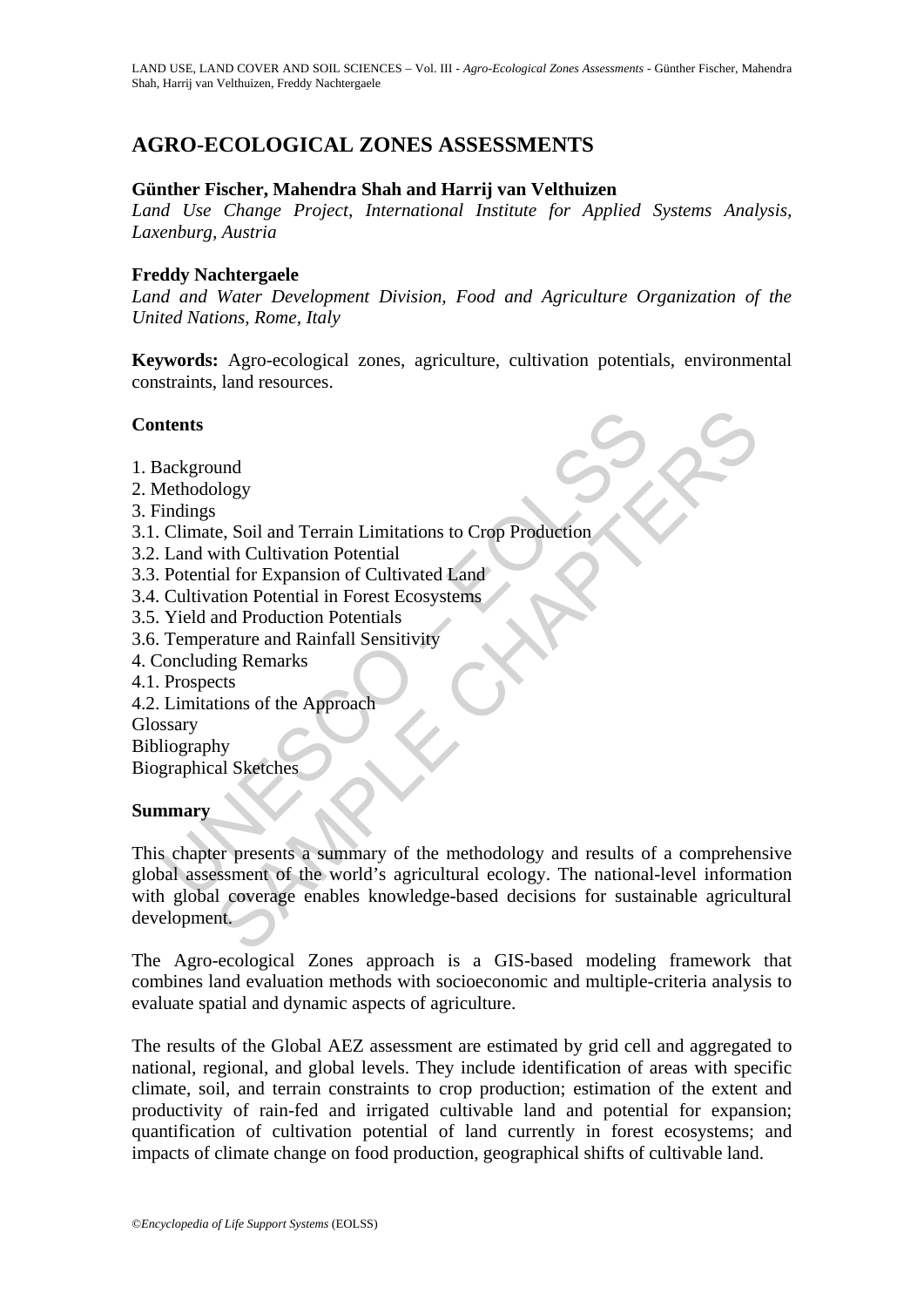# **1. Background**

The Food and Agriculture Organization of the United Nations (FAO), in collaboration with the International Institute for Applied Systems Analysis (IIASA), has developed the Agro-ecological Zones (AEZ) methodology (FAO 1978-81, FAO/IIASA/UNFPA, 1982) and a worldwide spatial land resources database. Together this enables an evaluation of biophysical limitations and production potential of major food and fiber crops under various levels of inputs and management conditions.

When evaluating the performance of alternative types of land use, a single criterion function often does not adequately reflect the decision-maker's preferences, which are of a multiple-objective nature in many practical problems dealing with resources planning. Therefore, interactive multiple-criteria model analysis has been introduced and applied to the analysis of AEZ models. It is at this level of analysis that socioeconomic considerations can effectively be taken into account, thus providing a spatial and integrated ecological–economic planning approach to sustainable agricultural development.

applied to the analysis of AEZ models. It is at this leve<br>oeconomic considerations can effectively be taken into account<br>ial and integrated ecological-economic planning approac<br>cultural development.<br>In a dimegrated ecologi d to the analysis of AEZ models. It is at this level of analysis did to the analysis of AEZ models. It is at this level of analysis minic considerations can effectively be taken into account, thus provided integrated ecolo Future land uses and agricultural production are not known with certainty. For example, what will be the availability and adoption of agricultural technology for various crops in the future? What new genetic crop varieties will be available? How will climate change affect crop areas and productivity? A scenario approach based on a range of assumptions related to such changes in the future enables assessments and a distribution of outcomes that facilitate policy considerations and decision making in the face of future uncertainty.

The AEZ approach, estimated by grid cell and aggregated to national, regional, and global coverage, provides the basis for several applications. These include the following:

- Identification of areas with specific climate, soil, and terrain constraints to crop production.
- Estimation of the extent of rain-fed and irrigated cultivable land and potential for expansion.
- Quantification of crop productivity under the assumptions of three levels of farming technology and management.
- Evaluation of land in forest ecosystems with cultivation potential for food crops.
- Regional impact and geographical shifts of agricultural land and productivity potentials and implications for food security resulting from climate change and variability.

A complete description of the methodology, as well as results detailed for regions across the globe, can be found in the IIASA/FAO CD-ROM application (Fischer *et al*, 2000) and IIASA's Research Report on Global Agro-ecological Assessment - Methodology and Results (Fischer *et al*, 2001, 2002).

## **2. Methodology**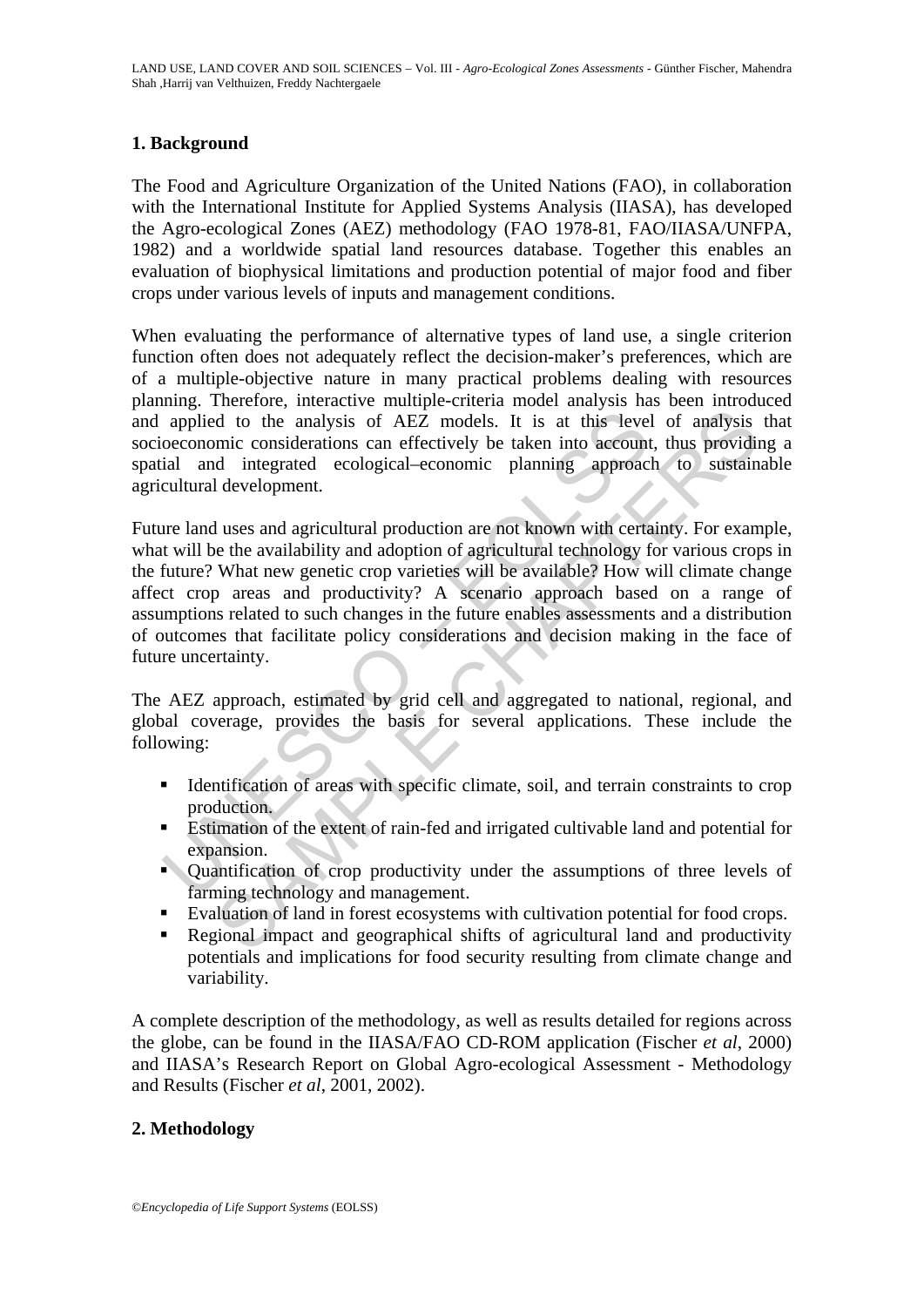The AEZ methodology follows an environmental approach: it provides a standardized framework for the characterization of climate, soil, and terrain conditions relevant to agricultural production. Crop modeling and environmental matching procedures are used to identify crop-specific environmental limitations under assumed levels of inputs and management conditions. The elements involved in the AEZ framework are described in Figure 1.

FAO's Digital Soil Map of the World (FAO, 1995) has been made the reference for constructing a land surface database consisting of more than 2.2 million grid cells at 5 minute latitude/longitude within a raster of 2160 rows and 4320 columns. On the input side (Figure 1), the key components of the database applied in the AEZ methodology include the following:

- The FAO Digital Soil Map of the World and linked soil association and attribute databases.
- The Global 30 arc-second Digital Elevation Model (EROS Data Center, 1998) was used for elevation and the derived slope distribution database.
- The global climate data set of the Climate Research Unit of the University of East Anglia (CRU) consisting of average data (for the period from 1961 to 1990) and data for individual years from 1901 to 1996 (New *et al*, 1998).
- A layer providing distributions in terms of 11 aggregate land-cover classes derived from a global 1-kilometer land-cover data set (EROS Data Center, 2000).

• The FAO Digital Soil Map of the World and linked soil assoc databases.<br>
• The Global 30 arc-second Digital Elevation Model (EROS I was used for elevation and the derived slope distribution database. The global climate d EAO Digital Soil Map of the World and linked soil association and attriand abases.<br>
Solohal 30 arc-second Digital Elevation Model (EROS Data Center, 19<br>
Suesd for elevation and the derived slope distribution database.<br>
E g The AEZ global land resources database also incorporates spatial delineation and accounting of forest and protected areas. A global population data set for the year 1995 provides estimates of population distribution and densities at a spatially explicit subnational level for each country.

On the output side, numerous new data sets have been compiled at the grid-cell level and tabulated at the national and regional levels. Outputs include: (1) agro-climatic characterizations of temperature and moisture profiles, and (2) time series of attainable crop yields for all major food and fiber crops.

The AEZ methodology considers the contribution of multiple cropping to land productivity on the basis of the evaluation of thermal and moisture profiles in a grid cell for determination of agronomically meaningful sequential crop combinations.

The AEZ framework incorporates the following basic elements:

- Selected agricultural production systems with defined input and management relationships, and crop-specific environmental requirements and adaptability characteristics. These are termed "land utilization types" (LUTs). The AEZ study distinguishes some 154 crops, fodder, and pasture LUTs, each at three levels of inputs and management (high, intermediate, low).
- Geo-referenced climate, soil, and terrain data, which are combined into a land resources database. The computerized global AEZ database contains some 2.2 million grid cells.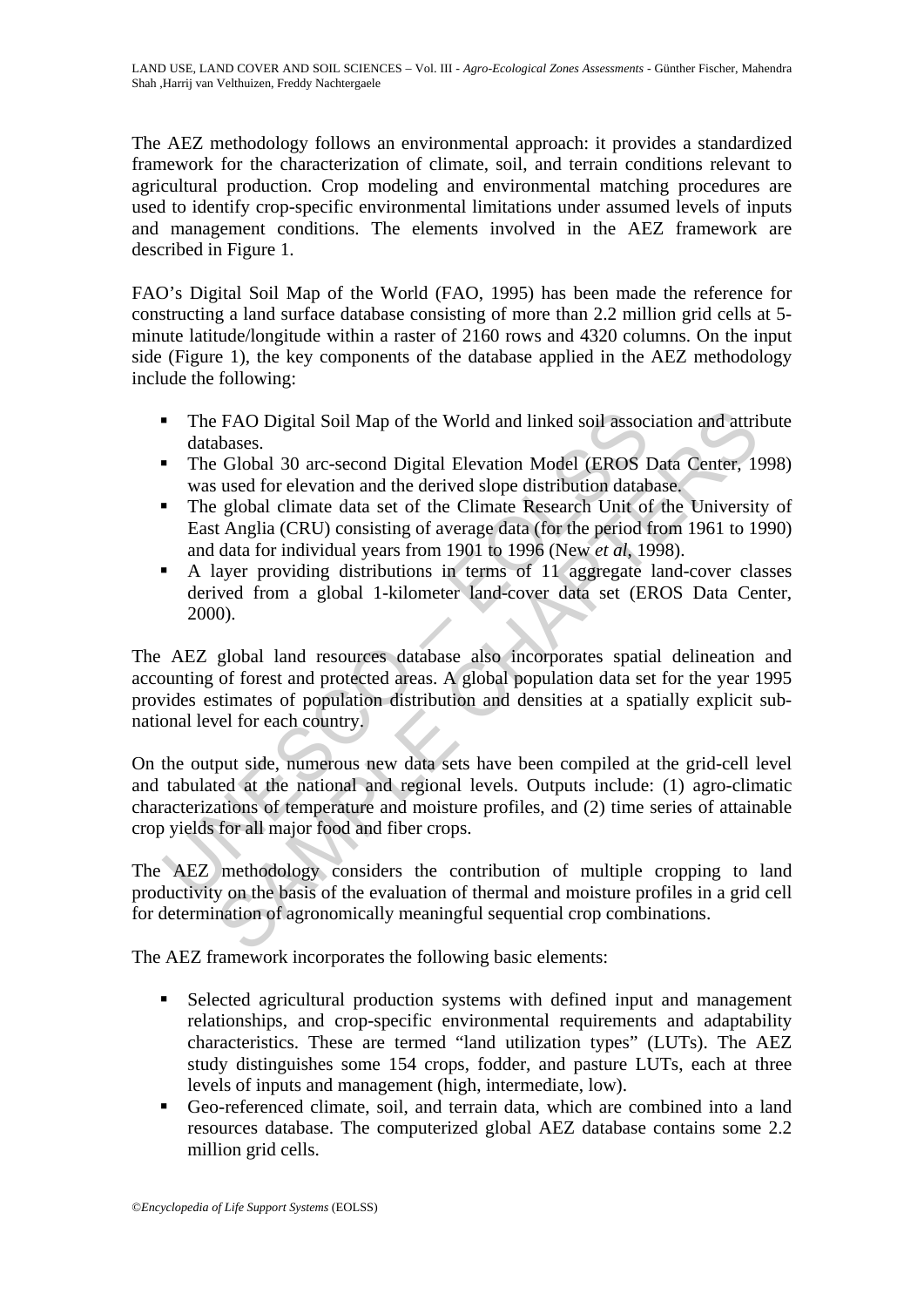- Accounting for spatial land use and land cover, including forests, protected areas, population distribution and density, and land required for habitation and infrastructure.
- Procedures for calculating the potential agronomically attainable yield and for matching crop and LUT environmental requirements with the respective environmental characteristics contained in the land resources database, by land unit and grid cell.
- Assessment of crop suitability and land productivity of cropping systems.
- Applications for estimating the land's population supporting capacity, multiplecriteria optimization incorporating socioeconomic and demographic factors of land resource use for sustainable agricultural development.



Figure 1. Agro-Ecological Zones (AEZ) methodology.

The AEZ assessments were carried out for a range of climatic conditions, including a reference climate with data on individual historical years, as well as scenarios of a future climate based on various global climate models. Farming technology was considered at three levels: a high level of inputs with advanced management, an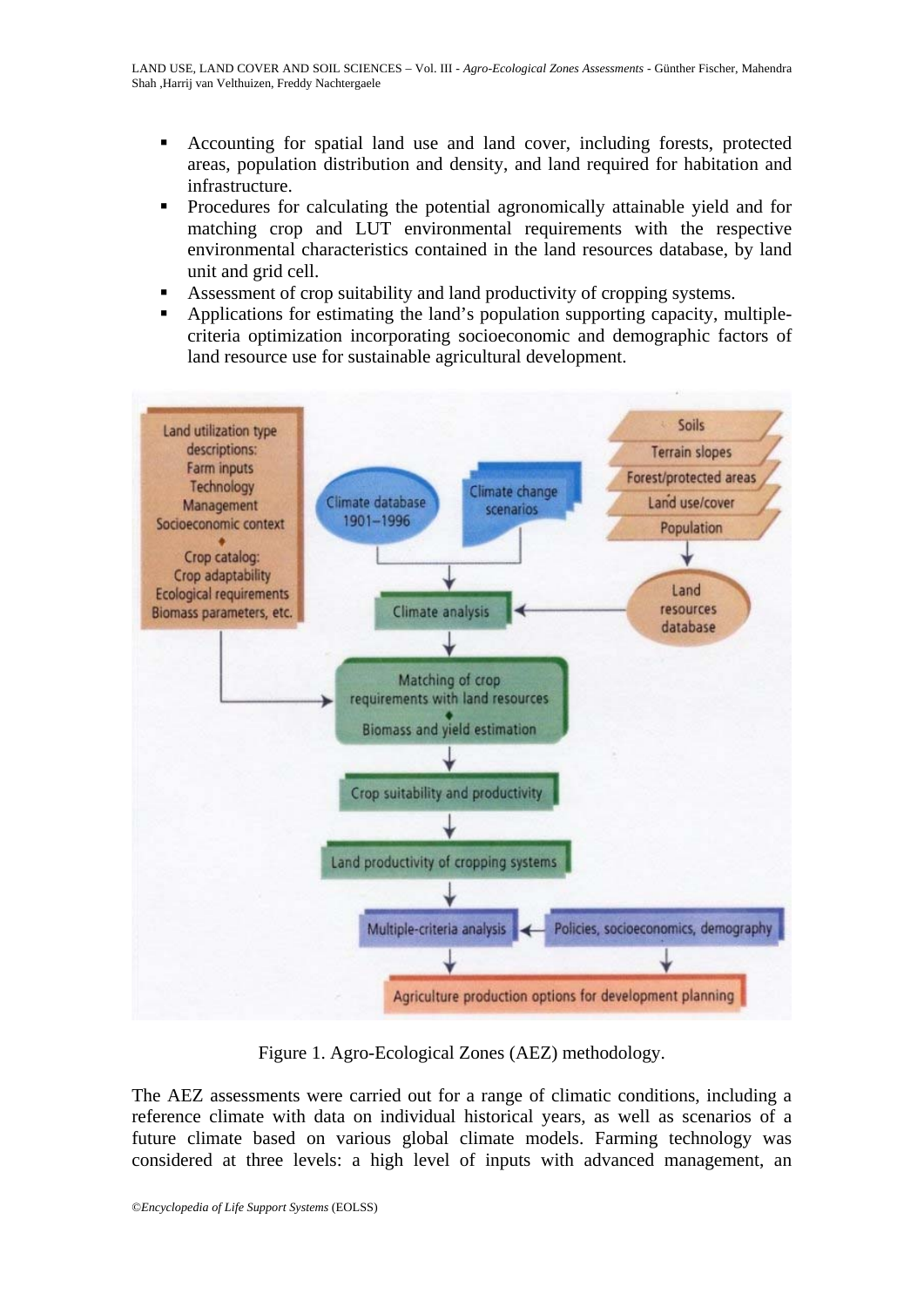intermediate level with improved management, and a low level of inputs with traditional management (Table 1). Hence, the results quantify the impacts on land productivity of both historical climate variability and potential future climate change.

## **3. Findings**

The AEZ results (Fischer *et al*, 2001a) indicate that, at the global level, Earth's land, climate, and biological resources are ample to meet food and fiber needs of future generations, in particular, for a world population of 9.3 billion, as projected in the United Nations medium variant for the year 2050 (United Nations, 1998). Despite this positive aggregate global picture, however, there are reasons for profound concern in several regions and countries with limited land and water resources.

| <b>Intensity level</b>                                                                                                                                                                                                                                                                                                                                                                                                                        | <b>Characteristics</b>                                                                                                                                                                                                                                                                                                                                                                                      |
|-----------------------------------------------------------------------------------------------------------------------------------------------------------------------------------------------------------------------------------------------------------------------------------------------------------------------------------------------------------------------------------------------------------------------------------------------|-------------------------------------------------------------------------------------------------------------------------------------------------------------------------------------------------------------------------------------------------------------------------------------------------------------------------------------------------------------------------------------------------------------|
| <b>HIGH LEVEL OF</b><br><b>INPUTS/ADVANCED</b><br><b>MANAGEMENT</b>                                                                                                                                                                                                                                                                                                                                                                           | Production is based on improved high-yielding varieties<br>and is mechanized with low labor intensity. It uses<br>optimum applications of nutrients; chemical pest,<br>disease, and weed control; and full conservation<br>measures. The farming system is mainly market oriented.                                                                                                                          |
| <b>INTERMEDIATE LEVEL</b><br>OF INPUTS/IMPROVED<br><b>MANAGEMENT</b>                                                                                                                                                                                                                                                                                                                                                                          | Production is based on improved varieties and on manual<br>labor and/or animal traction and some mechanization. It<br>uses some fertilizer application and chemical pest,<br>disease, and weed control, and employs adequate fallow<br>periods and some conservation measures. The farming<br>system is partly market oriented.                                                                             |
| LOW LEVEL OF<br>INPUTS/TRADITIONAL<br><b>MANAGEMENT</b>                                                                                                                                                                                                                                                                                                                                                                                       | Production is based on the use of traditional cultivars (if<br>improved cultivars are used, they are treated in the same<br>way as local cultivars) and labor-intensive techniques,<br>with no application of nutrients. It uses no chemicals for<br>pest and disease control and employs adequate fallow<br>periods and minimum conservation measures. The<br>farming system is largely subsistence based. |
| Table 1. Farming technology.<br>ocioeconomic development will inevitably infringe on the current and potenti<br>gricultural land resource base, as the need to expand industrial, infrastructure, an<br>abitation land use increases. Furthermore, global environmental changes, particular<br>limate change, are likely to alter the conditions and distribution of land suitability an<br>rea readyptivity in covered countries and regions |                                                                                                                                                                                                                                                                                                                                                                                                             |

Socioeconomic development will inevitably infringe on the current and potential agricultural land resource base, as the need to expand industrial, infrastructure, and habitation land use increases. Furthermore, global environmental changes, particularly climate change, are likely to alter the conditions and distribution of land suitability and crop productivity in several countries and regions.

The presentation of results is organized as follows:

- Climate, soil, and terrain limitations to crop production.
- Land with cultivation potential.
- Potential for expansion of cultivated land.
- Cultivation potential in forest ecosystems.
- Yield and production potentials.
- **Temperature and rainfall sensitivity.**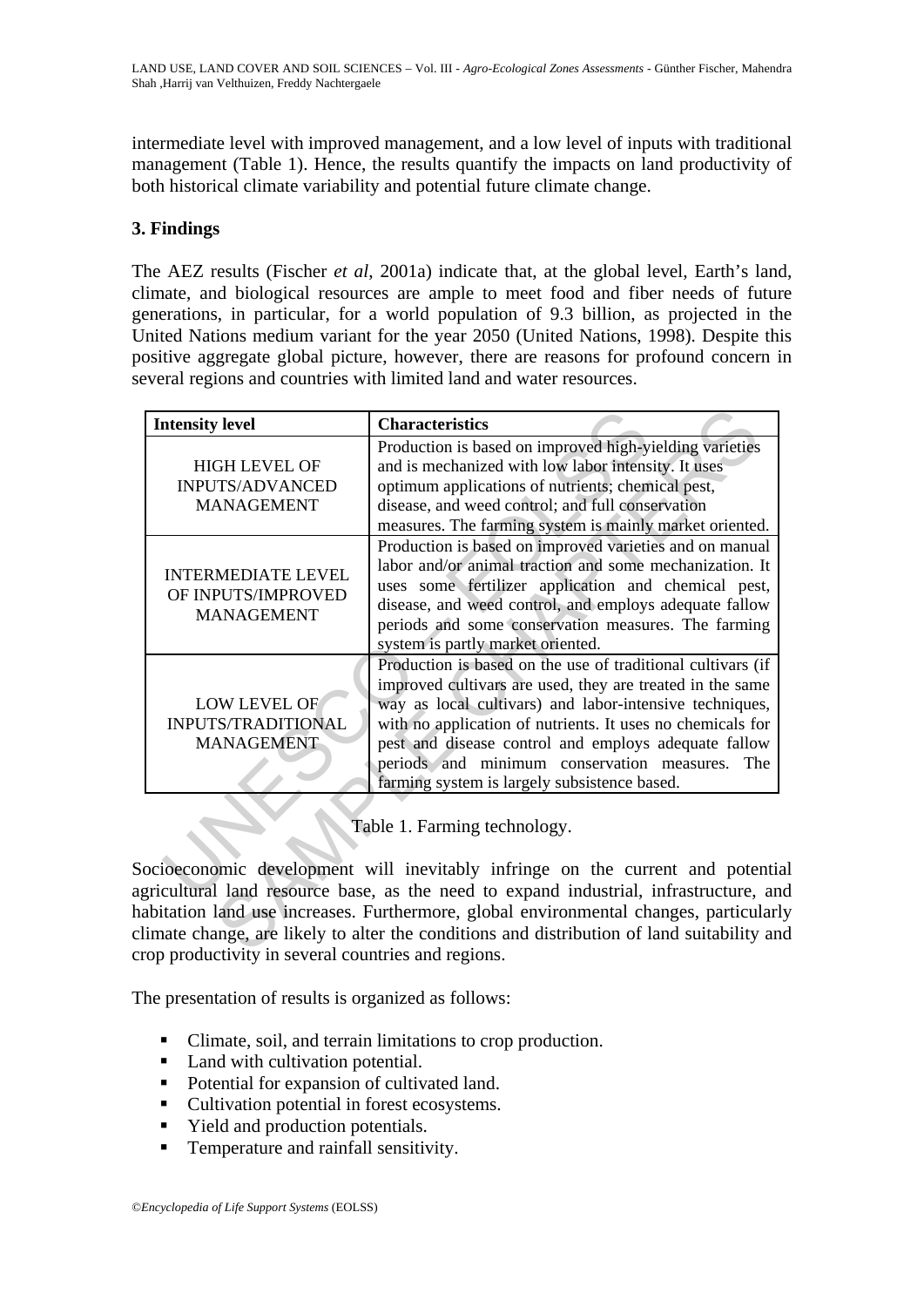It should be noted that the AEZ results have been aggregated to the national, regional, and global levels. Furthermore, the farming technology and input assumptions are based on present-day knowledge. Research and scientific developments in the future could alter the projection outcomes.

# **3.1. Climate, Soil and Terrain Limitations to Crop Production**

Climate constraints are classified according to the length of periods with cold temperatures and moisture limitations. Temperature constraints are related to the length of the temperature growing period, i.e. the number of days with a mean daily temperature above 5 °C. For example, a temperature growing period shorter than 120 days is considered a severe constraint, while a period shorter than 180 days is considered to pose moderate constraints to crop production. Hyper-arid and arid moisture regimes are considered severe constraints, and dry semi-arid moisture regimes are considered moderate constraints.

Soil constraints are classified into moderate and severe limitations imposed by soil depth, fertility, and drainage; soil texture/structure/stoniness; and specific soil chemical conditions. Limitations imposed by terrain slope have been classified similarly. The extent of land with climate and soil/terrain constraints is shown in Figure 2.



Figure 2. Extent of land with climate and soil/terrain constraints.

On the basis of currently available global soil, terrain, and climate data, the AEZ estimates indicate that 10.5 billion hectares (ha) of land―more than three-quarters of the global land surface, excluding Antarctica―suffer rather severe constraints for rainfed crop cultivation. Some 13% of the surface is too cold, 27% is too dry, 12% is too steep, and about 65% is constrained by unfavorable soil conditions, with multiple constraints coinciding in some locations. Figure 3 shows the distribution of land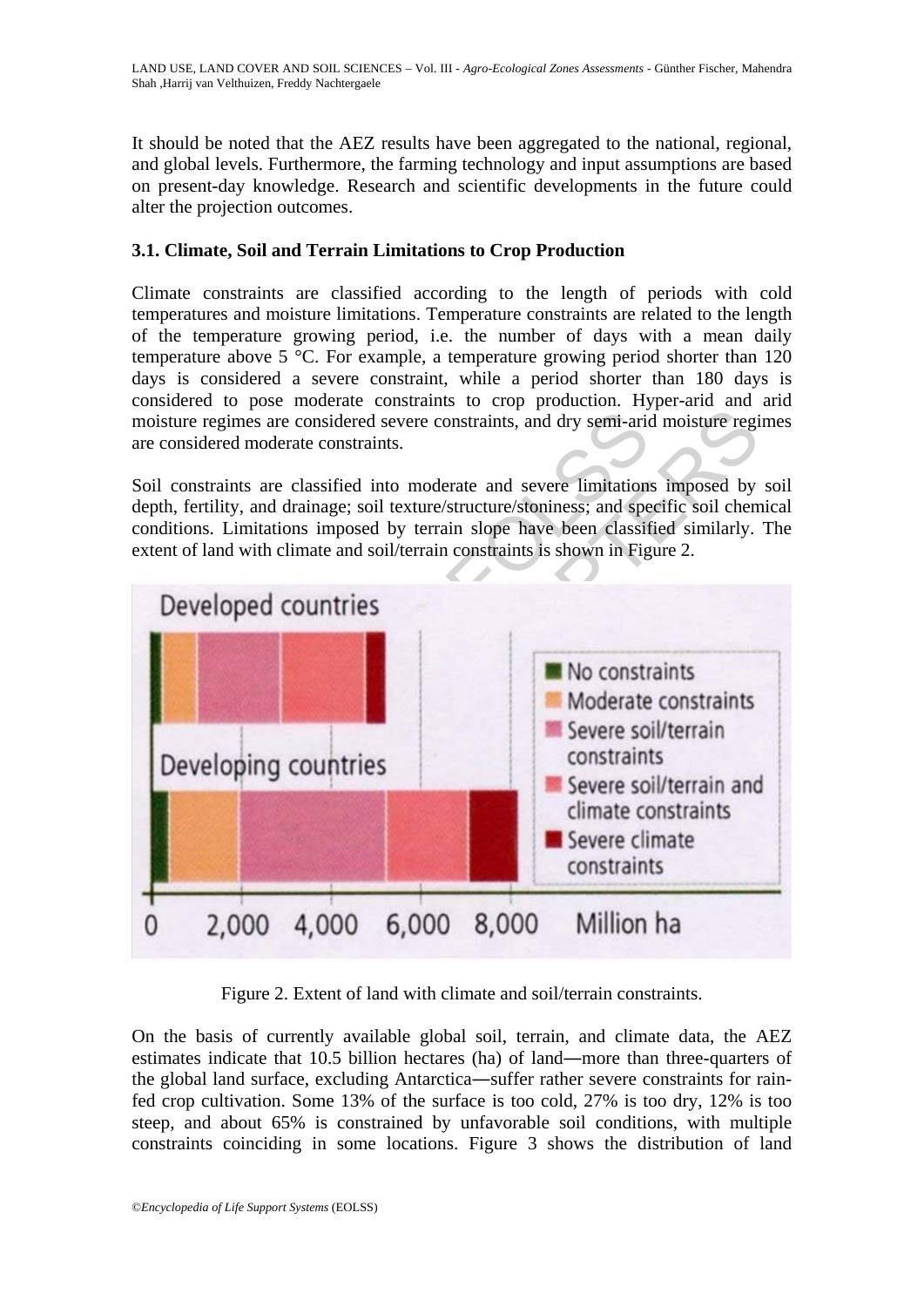constraints by region, and Figure 4 portrays the situation worldwide.

At the global level, almost 40% of the soils suffer from severe fertility constraints and about 6% are affected by limitations resulting from salinity, sodicity, or gypsum constraints. The respective regional figures are 43% and 1% for North America; 46% and 5% for South and Central America; 56% and 4% for Europe and Russia; 30% and 3% for Africa; 28% and 11% for Asia; and 31% and 18% for Oceania.



Figure 3. Distribution of climate and soil/terrain constraints by region.

Climate change is likely to have both positive and negative effects on extent and productivity of arable land resources. In some areas, prevailing constraints may be somewhat relieved by climate change, thus increasing the arable land resources. In other areas, however, currently cultivated land may become unsuitable for agricultural production.

The extent to which specific constraints like low fertility and toxicity can be overcome will also depend on the outcomes of agricultural and scientific research. For example, agricultural research in Mexico has resulted in the application of biotechnology to increase plant tolerance to aluminum, thus countering soil toxicity problems common in some tropical areas.



Figure 4. Climate and soil/terrain constraints combined at worldwide level.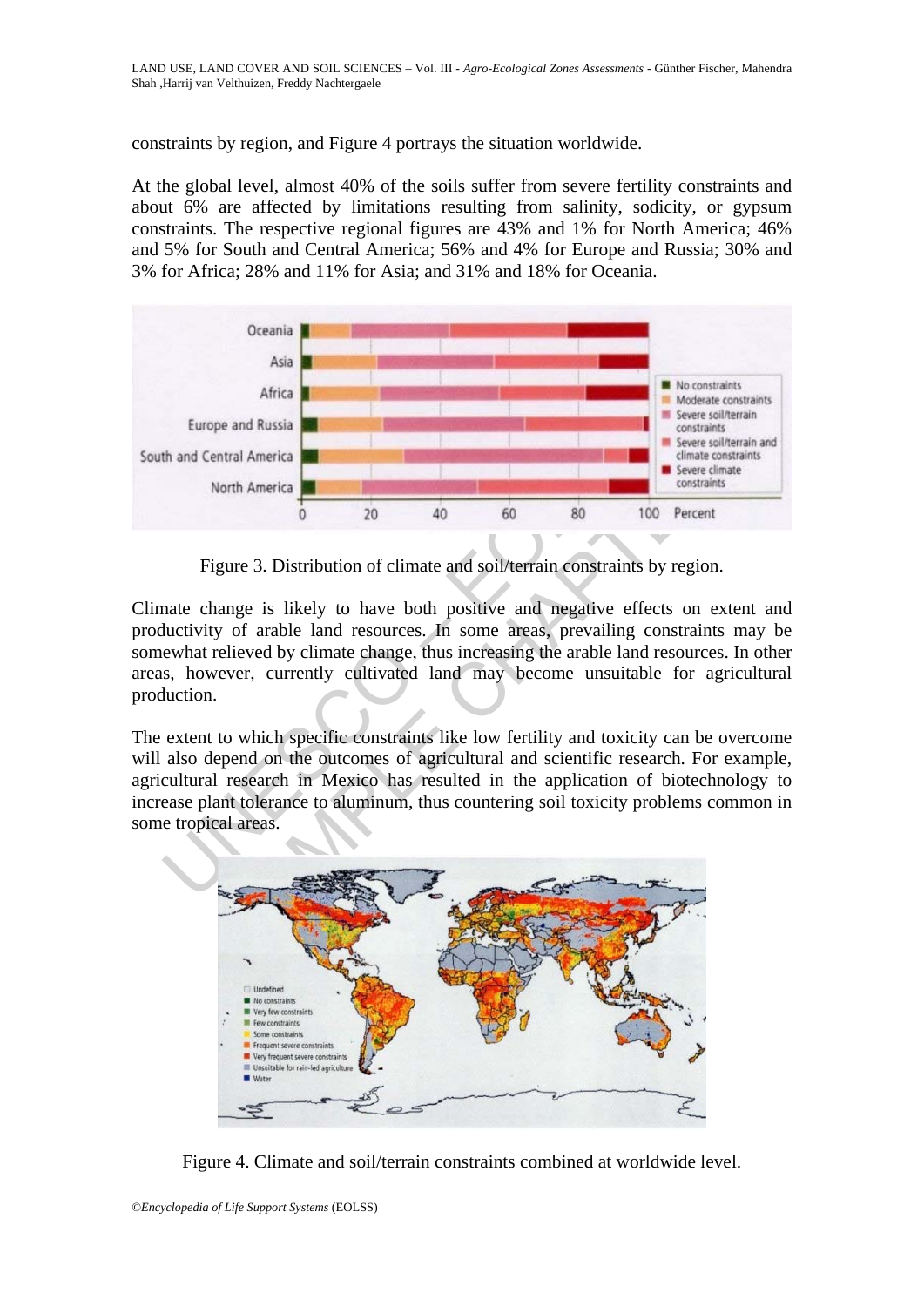- -
- -
- -

# TO ACCESS ALL THE **21 PAGES** OF THIS CHAPTER, Visit: [http://www.eolss.net/Eolss-sampleAllChapter.aspx](https://www.eolss.net/ebooklib/sc_cart.aspx?File=E1-05-03-02)

#### **Bibliography**

EROS Data Center (1998). *GTOPO30 database*.(http://edcwww.cr.usgs.gov). Anonymous ftp access at edcftp.cr.usgs.gov. [This database provides digital elevation data in a regular grid of 30 arc-seconds latitude/longitude].

EROS Data Center (2000). *Land Cover Characteristics Database, Version 2.0.* (http://edcwww.cr.usgs.gov). Anonymous ftp access at edcftp.cr.usgs.gov. [This database provides data and interpretations of 1 km advanced very high resolution radiometer (AVHRR) data according to various legends].

FAO (1978-81). *Report on the Agro-ecological Zones Project*. World Soil Resources Report 48, FAO, Rome. [First systematic agro-ecological assessment of land resources and agricultural crop potentials of all developing countries].

*ptoralsoneous* (1118 data see provides digitar electronic data in a regular giventified).<br>
S Data Center (2000). *Land Cover Characteristies Datably//edewww.cr.usgs.gov*). Anonymous fip access at edcftp.cr.usgs.gov, [This SET THIS batalog provides upgate reevation data in a regular give of ourse<br>
tude].<br>
tude].<br>
ta Center (2000). *Land Cover Characteristies Database*, Version<br>
w.cr.usgs.gov). Anonymous ftp access at edcftp.cr.usgs.gov. [Thi FAO (1995). *Digital Soil Map of the World and Derived Soil Properties (Version 3.5).* CD-ROM, FAO, Rome. [This CD-ROM contains the Digital Soil Map of the World in various formats, vector as well as raster, supported by most GIS software. The base material is the FAO/UNESCO Soil Map of the World at an original scale of 1:5 million. Programs and data files give tabular country information on soil characteristics, and derived soil properties from the map are included, such as pH, organic carbon content and soil moisture storage capability].

FAO (2000). *FAO Global Forest Resource Assessment*. FAO, Rome. [The Global Forest Resource Assessment 2000 provides a comprehensive and up-to-date view of the world's forest resources at the end of the second millennium].

FAO/IIASA/UNFPA (1982). *Potential Population supporting Capacities of Lands in the Developing World.* Technical Report on Project INT/513, FAO, Rome. [This report presents methodology and results of the FAO/IIASA/UNFPA study on population supporting capacity assessment for developing countries. It indicates problem zones, where land resources are insufficient to meet local food requirements].

Fisher G., van Velthuizen H., Nachtergaele F. and Medow S. (2000). *Agro-ecological Zones*. CD-ROM Version 1.0. IIASA, Laxenburg and FAO, Rome. [This CD-ROM contains information on soil, terrain and climate conditions worldwide, which forms the basis for a global assessment of potential crop productivity].

Fischer G., van Velthuizen H, Shah M and Nachtergaele F. (2002). *Global Agro-ecological Assessment for Agriculture in the 21 Century.* IIASA Research Report. IIASA, Laxenburg. [This report with CD-ROM contains the latest updated information on soil, terrain and climate conditions worldwide and results of a global assessment of potential crop productivity].

Fischer G., Shah M., van Velthuizen H. and Nachtergaele F. (2001). *Global Agro-ecological Assessment for Agriculture in the 21 Century. Executive Summary*. IIASA, Laxenburg. ([his summary report contains the highlights of methodology and selected results described in Fischer *et al*, 2002].

ISRIC/UNEP (1991). *World Map of the Status of Human Induced Soil Degradation, Global Assessment of Soil Degradation*. UNEP, Nairobi. [The Global Assessment of Human Induced Soil Degradation database contains information on type, degree, cause and rate of soil degradation].

New M.G., Hulme M. and Jones P.D. (1998). *Representing 20th-Century Space-time Climate Variability. I: Development of a 1961-1990 Mean Monthly Terrestrial Climatology*. J. Climate. (Web access via